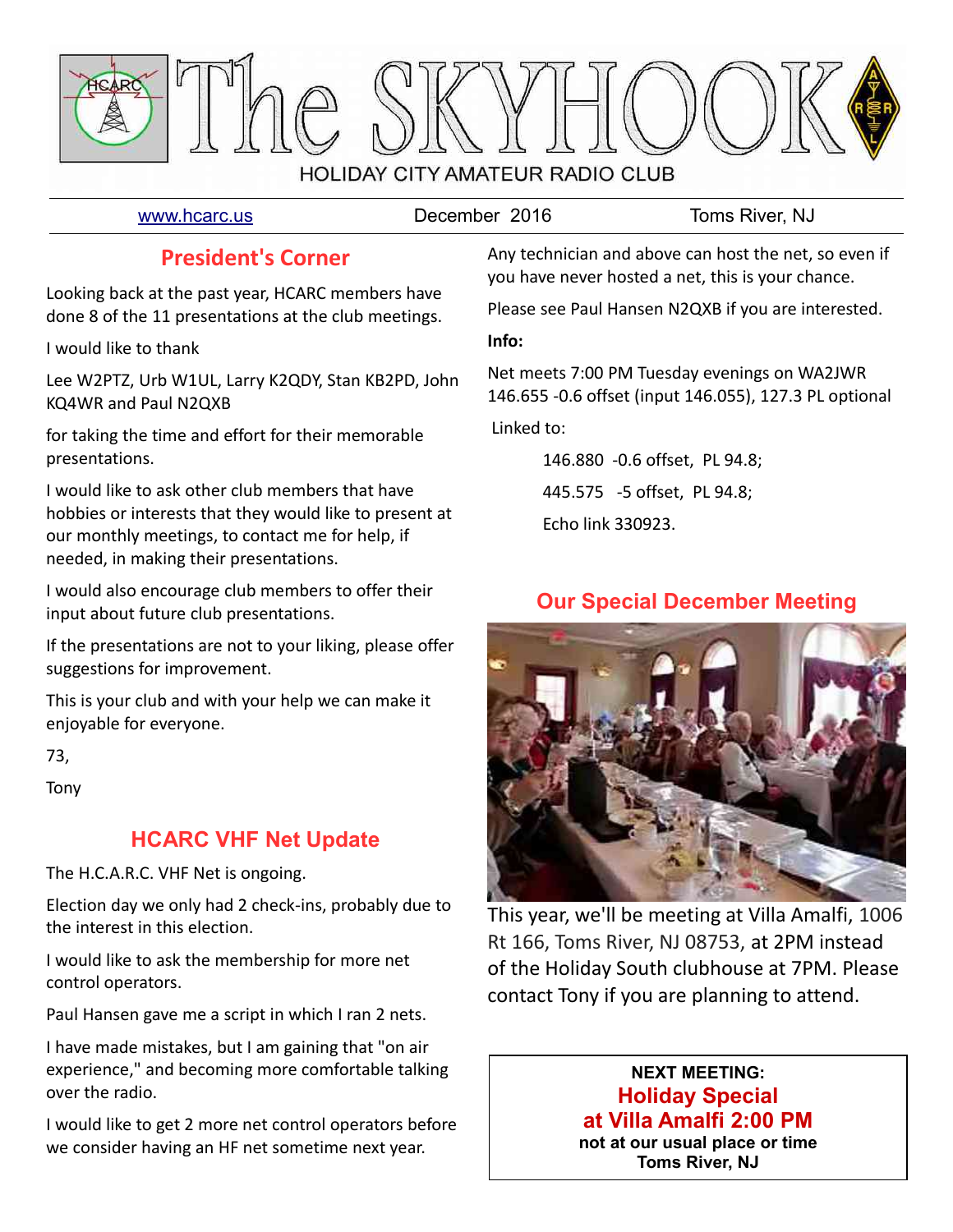## **Ocean County ARES® News**

December, 2016

The next meeting of Ocean County ARES will be on Wednesday, December 21st at 7:00 PM. This will also be the annual Holiday Party and all are welcome to attend. The meeting starts at 7:00 PM and will be located at the Ocean County EOC, Robert J. Miller Airpark in Berkeley Township. There will be plenty of food so bring your appetite and a show-and-tell item, if you wish, to discuss with the attendees.

In order to keep everyone up to speed with NBEMS (Narrow Bandwidth Emergency Message System), during the nets on 449.825 MHz on the second and fourth Wednesday of each month, net control will have at least one ARRL Radiogram message transmitted during the training net. The message will be composed in FLMSG and transmitted via FLDIGI in the MT63- 2000L mode. You only need a microphone on your computer to receive messages. Watch the following tutorial on installing and using it: <https://www.youtube.com/watch?v=SWZ2vKWSilE>

These nets will also be held at the same time SNJ ARES holds NBEMS training nets on the K2EOC repeater, 146.895 MHz, located in Camden County. I doubt if any Ocean County operators can make the Camden net, so our local NBEMS exercise should suffice for SNJ ARES training.

I'm happy to announce that the Harvey Cedars Internet line has been installed and we will be working on getting the final programming done on the D-Star Gateway computer. Hopefully, the SCERN (Southern Counties Emergency Repeater Network) will be able to be accessed via the Harvey Cedars D-Star repeater in early 2017.

The end of November marks the end of the 2016 Hurricane Season and now the Skywarn concentration will be on snow totals during the winter months.

Remember, snowfall is measured and reported in tenths of an inch, not fractions. Now is the time to get your hands on a measuring stick graduated in tenths to measure snowfall. Also remember to report your Skywarn ID number when Skywarn nets are held. Net Control will not have all these numbers available and by you providing them, the reporting process to the NWS is speeded up.

Wishing everyone a Happy Holiday Season and Happy New Year!

73 de WX2NJ

Bob Murdock

Ocean County Amateur Radio Emergency Service® EC

## **Ham Newsletters**

These are Ham newsletters that you can subscribe to, about different aspects of Ham Radio:

Amateur Radio Newsletter

[http://www.amateurradio.com/growing-6m-jt65](http://www.amateurradio.com/growing-6m-jt65-activity/?utm_source=amateur-radio-weekly&utm_medium=ema%20) [activity/?utm\\_source=amateur-radio](http://www.amateurradio.com/growing-6m-jt65-activity/?utm_source=amateur-radio-weekly&utm_medium=ema%20)[weekly&utm\\_medium=ema](http://www.amateurradio.com/growing-6m-jt65-activity/?utm_source=amateur-radio-weekly&utm_medium=ema%20) 

(sign up is at the bottom of the page).

Amateur Radio Weekly

[http://hamweekly.com/?](http://hamweekly.com/?utm_source=newsletter&utm_medium=email&utm_campaign=footer) [utm\\_source=newsletter&utm\\_medium=email&utm\\_ca](http://hamweekly.com/?utm_source=newsletter&utm_medium=email&utm_campaign=footer) [mpaign=footer](http://hamweekly.com/?utm_source=newsletter&utm_medium=email&utm_campaign=footer)

Calling CQ

<http://tinyletter.com/ke9v>

Solder Smoke

(Learned about this gem from Carl Lee)

<http://soldersmoke.blogspot.com/>

VA3XPR Newsletter

(Good resource on DMR and UHF/VHF radio)

<http://www.va3xpr.net/newsletter/>

-Tony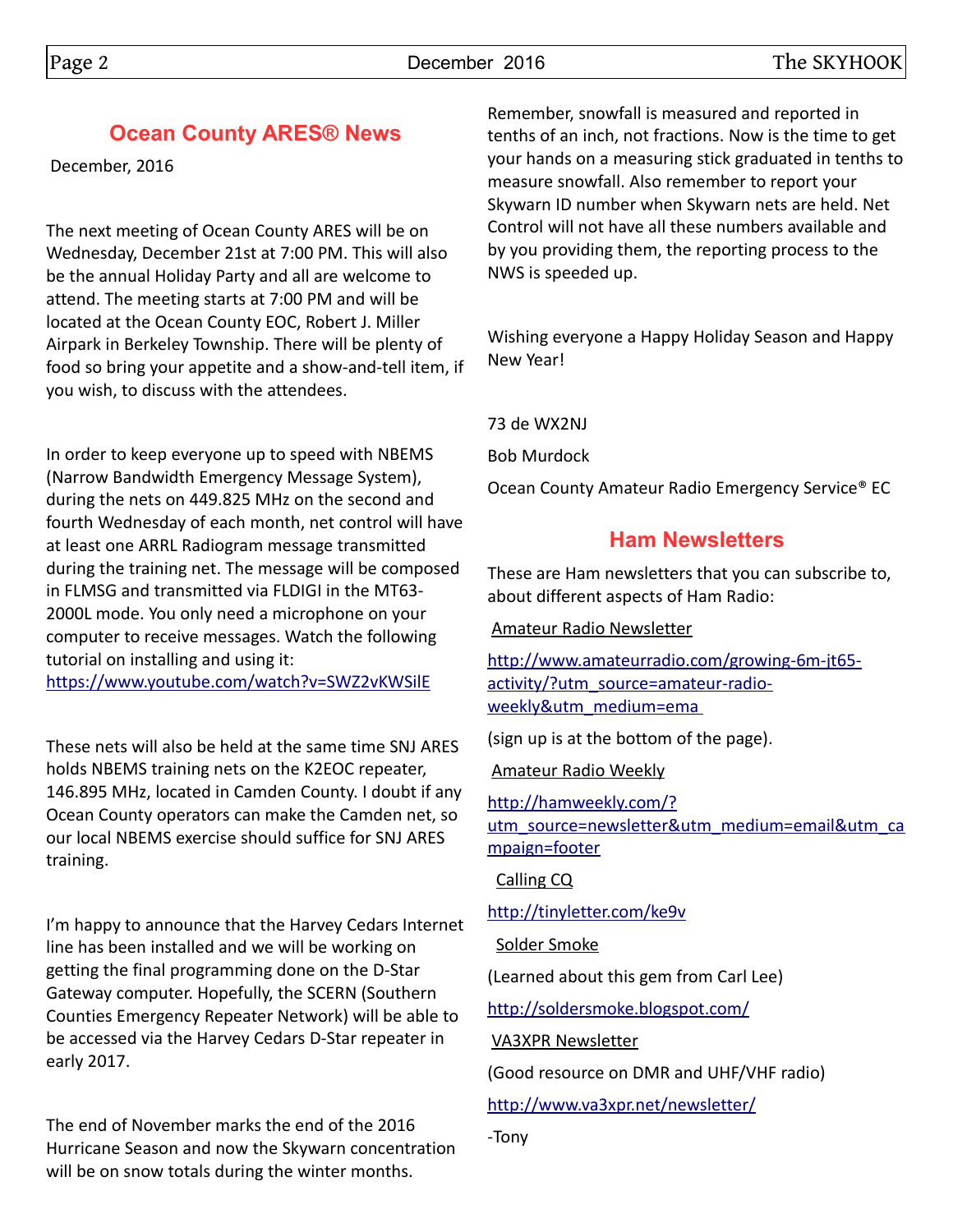# **Meet Jack Dougherty, K2AOW**

*A Meet the Members article by Doug Poray KC2TZC*



Jack (John) Dougherty is an active member of our club and participates in most of the club's activities. His quiet and friendly personality is admired by the members. You can see Jack taking part in small group discussions during the informal portions of the meeting.

Jack became interested in amateur radio when he started his career as an electronic technician. He was first licensed in 1959 and holds a General Class license with a call sign K2AOW.

Even though Jack does not presently have a "rig" available, he has many memorable amateur experiences.

Jack enjoys flying and is a licensed pilot.

# **Tampa Bay Hamfest**

December 9 & 10, 2016

Plant City, FL

[http://www.tampabayhamfest.org](http://www.tampabayhamfest.org/)

#### **[Our VE Crew](mailto:lpuccio1@comcast.net?subject=VE)**

Larry [K2QDY](mailto:lpuccio1@comcast.net) (Liaison) 732-349-2950, Urb [W1UL,](mailto:urb@W1UL.com) John [KQ4WR,](mailto:kq4wr@arrl.net) Stan [KB2PD,](mailto:kb2pd@hotmail.com) Steve [N2WLH,](mailto:n2wlh@yahoo.com) Paul [N2QXB,](mailto:n2qxb@juno.com) Larry [WA2VLR,](mailto:lloscalz@optonline.net) Tony [KD2GSO.](mailto:tonyk613@verizon.net)

*License exams are given by appointment at 7pm on the second Wednesday of each month at Holiday City South Clubhouse, Bldg A, which is at the corner of Mule Rd. and Santiago Dr. Call Larry Puccio, K2QDY, at 732-349-2950 for information. Directions: From either Route 37 W or Davenport Road, take Mule Road to Santiago Drive. Turn into the parking lot from Santiago Drive, and park near the pool. Enter the building nearest the intersection.*

#### **CLUB COMMITTEES**

| Refreshments:       | John Rogers & Tony Kuzinski |                             |  |  |  |  |
|---------------------|-----------------------------|-----------------------------|--|--|--|--|
| Webmaster:          |                             | Steve N2WLH N2WLH@yahoo.com |  |  |  |  |
| Publicity:          | Paul N2QXB                  | 732-279-3911                |  |  |  |  |
| Programs:           | Tony <b>KD2GSO</b>          | 732-930-5779                |  |  |  |  |
| Sunshine:           | Dave WA2DJN                 | WA2DJN3@verizon.net         |  |  |  |  |
| Field Day:          | Larry <b>K2QDY</b>          | 732-349-2950                |  |  |  |  |
| <b>VE Sessions:</b> | Larry <b>K2ODY</b>          | 732-349-2950                |  |  |  |  |
| Membership:         | Doug KC2TZC                 | 732-928-2316                |  |  |  |  |
|                     |                             |                             |  |  |  |  |

#### **Holiday City Amateur Radio Club Toms River, New Jersey**

|                        | Web Site www.hcarc.us |                                |                     |
|------------------------|-----------------------|--------------------------------|---------------------|
| President              | Tony Kuzinski         | KD <sub>2</sub> GSO            | 732-930-5779        |
| <b>Vice President</b>  | Paul Hansen           | N <sub>2Q</sub> X <sub>B</sub> | 732-279-3911        |
| Treasurer              | Larry Puccio          | <b>K2QDY</b>                   | 732-349-2950        |
| Secretary              | John Rogers           | KD2HWR                         | 732-269-5717        |
| &/or                   | Marge Penn            | <b>KD2LNT</b>                  | 732-736-5953        |
| <b>Executive Board</b> | Doug Poray            | <b>KC2TZC</b>                  | 732-928-2316        |
| <b>Executive Board</b> | John Roberts          | KQ4WR                          | 732-350-1162 ext 33 |
| W2HC Trustee           | Larry Puccio          | <b>K2QDY</b>                   | 732-349-2950        |
|                        |                       |                                |                     |

ite [www.hcarc.us](http://www.hcarc.us/) [KD2GSO](mailto:tonyk613@comcast.net) 732-930-5779 N<sub>2</sub>Q<sub>XB</sub> 732-279-3911 [K2QDY](mailto:lpuccio1@comcast.net) 732-349-2950 [KD2HWR](mailto:jjlazarus@comcast.net) 732-269-5717 [KD2LNT](mailto:Pearl1122@comcast.net) 732-736-5953 732-928-2316 [K2QDY](mailto:lpuccio1@comcast.net) 732-349-2950

Membership is open to all interested persons. Ham license is not required. Dues are \$25.00 per year, payable Jan  $1<sup>st</sup>$ . Members joining during the year will have the dues prorated. Family membership \$30.00 per family. ----------------------------------------------------------

Meetings are held on the first Thursday of every month, at 7:00 pm. Location: Meeting Room #1 in the Holiday City South Clubhouse. Directions: From either Route 37 W or Davenport Road, take Mule Road to Santiago Drive. Turn into the parking lot from Santiago Drive and park near the pool. Enter the building nearest the street corner.-

The SKYHOOK is published monthly as the HCARC's official newsletter. Editor and Publisher:

John Roberts [KQ4WR](mailto:kq4wr@arrl.net) 7 Lincoln Ct. Whiting, NJ 08759-1505 e-mail [KQ4WR@arrl.net](mailto:KQ4WR@arrl.net) 732 350-1162 ext 33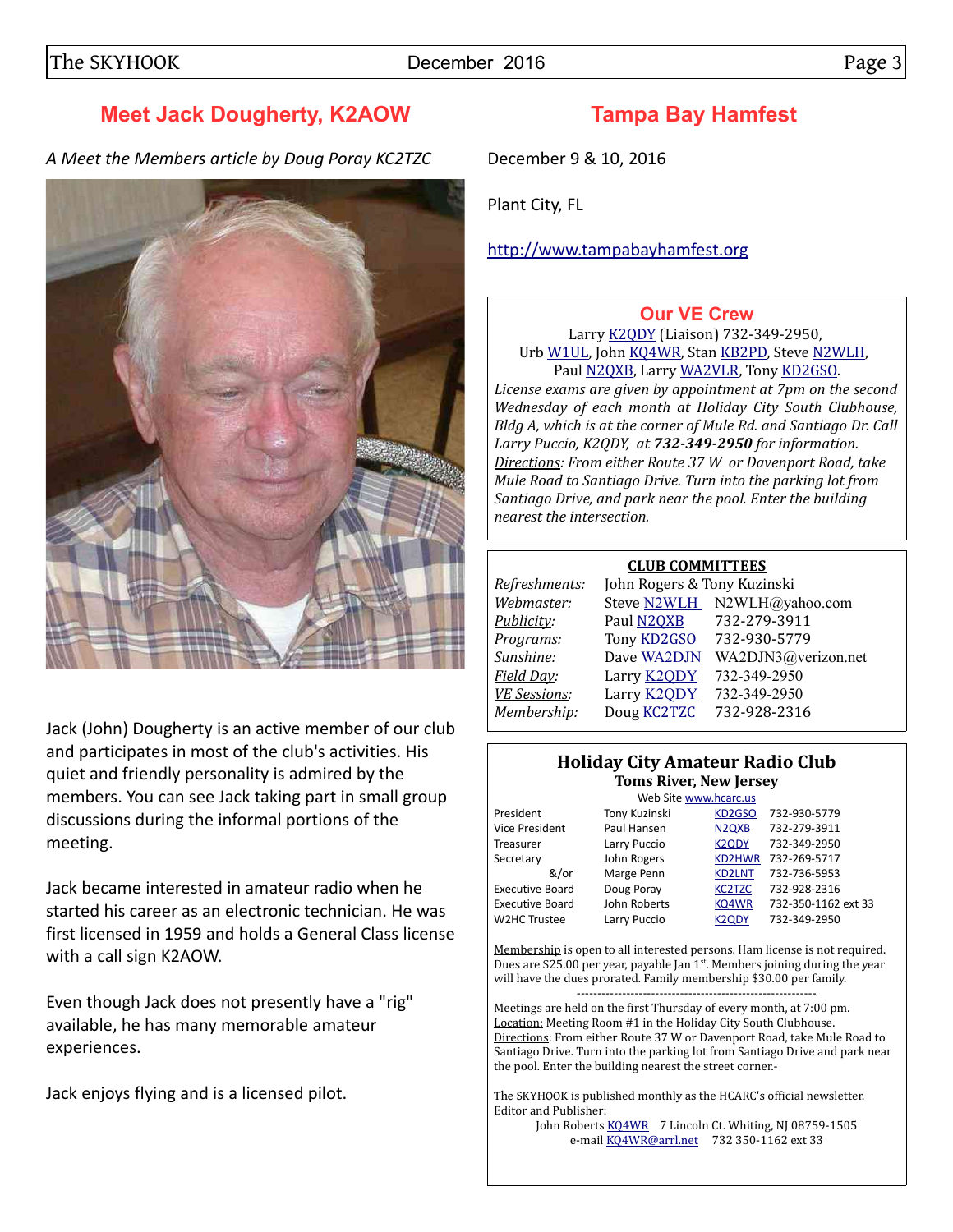## **Dues Are Due January 1**



Yes, the "Duesy" reminds us it's time to pay dues again. It's still \$25.00 a year. See Larry K2QDY our Treasurer, or send a check payable to HC Amateur Radio Club to:

Larry Puccio

22 Sabinas St.

Toms River, NJ 08757-6153

# **New Lunch Get-Togethers Schedule**

After trying something different for the month of November, we will be going back to the Monday get together lunches with one change, the restaurant will change and it will be published on the Skyhook calendar. For the month of December we will meet at the Lisa Restaurant on the 5th and at the Holiday City Diner on the 19th. Email reminders will also go out on the Saturday before the lunch with the time and place.

Lisa's is in that mini mall just East of the Walmart.

# **Our November VE Test Session**

On November 9th, 3 candidates took their ham license exams:

Billy Locke Passed Technician

Luke Ferrone W2LAF Passed General

Thomas Raneri Passed Technician

| <b>December</b>                                  |                                                                 |                                           |                                                   |                                                          |                                       |                                         |  |  |
|--------------------------------------------------|-----------------------------------------------------------------|-------------------------------------------|---------------------------------------------------|----------------------------------------------------------|---------------------------------------|-----------------------------------------|--|--|
| <b>Sunday</b>                                    | <b>Monday</b>                                                   | Tuesday                                   | Wednesday                                         | Thursday                                                 | <b>Friday</b>                         | <b>Saturday</b>                         |  |  |
|                                                  |                                                                 |                                           |                                                   | Party at Villa<br>Amalfi 2:00pm<br>No regular<br>meeting | 2                                     | 3                                       |  |  |
| 4                                                | 5<br>Lunch at Lisa's<br>Restaurant<br>12:00 Noon                | 6<br>146.88 rptr                          | 7<br>HCARC Net 7pm Pearl Harbor Day               | 8                                                        | 9<br>Tampa Bay<br>Hamfest (2<br>days) | 10<br>ARRL 10m<br>Contest (2 days)      |  |  |
| 11<br>Int'l Naval<br>Contest 2 <sup>nd</sup> day | 12                                                              | 13<br>HCARC Net 7pm<br>146.88 rptr        | 14<br>VE Session by<br>appointment; see<br>page 3 | 15                                                       | 16                                    | 17<br>RAC (Canada)<br>contest           |  |  |
| 18                                               | 19<br>Rookie Roundup Lunch at Holiday<br>City Diner at<br>noon. | 20<br><b>HCARC Net 7pm</b><br>146.88 rptr | 21<br>OC ARES 7pm                                 | 22                                                       | 23                                    | 24<br>Christmas Eve:<br>Hanukkah starts |  |  |
| 25<br>Merry Christmas<br>& Happy<br>Hanukkah     | 26                                                              | 27<br>HCARC Net 7pm<br>146.88 rptr        | 28                                                | 29                                                       | 30                                    | 31<br>New Year's Evel                   |  |  |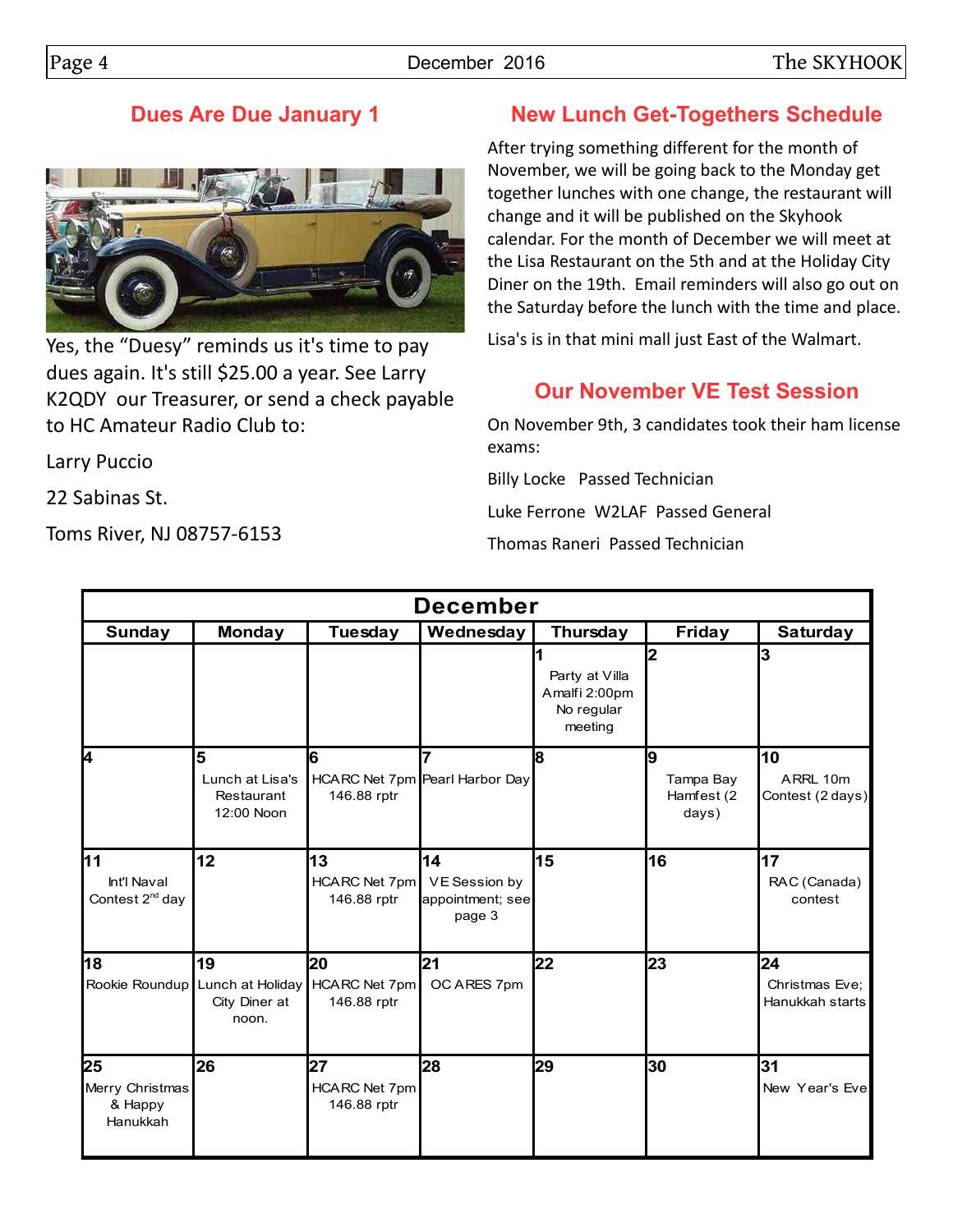| The SKYHOOK |               |                   | December 2016 |               |       |            |             | Page 5     |               |
|-------------|---------------|-------------------|---------------|---------------|-------|------------|-------------|------------|---------------|
| Begin       | End           | Entity            | Callsign      | Grid          | Miles | Dir        | <b>IOTA</b> | <b>QSL</b> | Ref           |
| Nov 09 '16  | Dec 06 '16    | Mauritius         | 3B8/DJ7RJ     | LG89sq        | 9304  | - E        | AF-049      | DJ7RJ Dir  | AA1M          |
| Nov 07 '16  | Dec 02 '16    | Tanzania          | 5H3MB         | KI93sa        | 7787  | Е          | AF-032      | LotW       | <b>DXNews</b> |
| Nov 20 '16  | Dec 03 '16    | Maldives          | 8Q7SP         | MJ64qj        | 8752  | <b>NE</b>  | AS-013      | LotW       | <b>DXNews</b> |
| Nov 15 '16  | Dec 09<br>'16 | Malta             | 9H3AP         | JM75gv        | 4634  | ENE        | EU-023      | G8GNI      | <b>TDDX</b>   |
| Nov 20 '16  | Dec 25 '16    | Dem Rep Congo     | 9Q0HQ/3       | JI75pq        | 6389  | E          | AF-100      | Club Log   | <b>TDDX</b>   |
| Nov 15 '16  | Dec 14 '16    | Trinidad & Tobago | 9Y4/K4NHW     | FK81sa        | 2127  | <b>SSE</b> | SA-009      | LotW       | DXW.Net       |
| Dec 08 '16  | Dec 12 '16    | Palestine         | E44QX         | KM71gm        | 5724  | <b>NE</b>  |             | LotW       | <b>TDDX</b>   |
| Dec 01 '16  | Dec 11 '16    | St Martin         | FS/           | FK88ma        | 1660  | <b>SSE</b> | NA-105      | Home Call  | <b>TDDX</b>   |
| Dec 31 '16  | Jan 06 '17    | Nicaragua         | H74/          | EK72aa        | 2060  | <b>SSW</b> | NA-013      | EA3BT      | <b>DXNews</b> |
| Nov 30 '16  | Dec 08 '16    | Grenada           | J3/VE7ACN     | FK92gm        | 2051  | <b>SSE</b> | NA-147      | LotW       | <b>DXNews</b> |
| Dec 17 '16  | Jan 02 '17    | St Lucia          | <b>J68HZ</b>  | FK94ma        | 1966  | <b>SSE</b> | NA-108      | LotW       | <b>TDDX</b>   |
| Dec 03 '16  | Dec 15 '16    | Bonaire           | PJ4/          | FK52ne        | 1949  | S          | SA-006      | Home Call  | <b>DXNews</b> |
| Nov 13 '16  | Dec 15 '16    | St Kitts & Nevis  | <b>V47JA</b>  | FK87qh        | 1713  | <b>SSE</b> | NA-104      | LotW       | W5JON         |
| Nov 22 '16  | Dec 03 '16    | Norfolk I         | VK9NF         | RG30xx        | 8893  | W          | OC-005      | LotW       | <b>TDDX</b>   |
| Dec 10 '16  | Dec 19 '16    | Turks & Caicos    | VP5/VE7ACN    | <b>FL41k1</b> | 1291  | -S         | NA-003      | LotW       | <b>DXNews</b> |
| Nov 16 '16  | Dec 05 '16    | Cambodia          | XU7AEZ        | OK21mm        | 8885  | N          | AS-133      | LotW       | <b>OPDX</b>   |
| Nov 21 '16  | Dec 01 '16    | Ascension I       | ZD8V          | II32aa        | 5068  | ESE        | AF-003      | LotW       | <b>TDDX</b>   |
| Nov 24 '16  | Dec 01 '16    | Chatham Is        | ZL7/JA1XGI    | AE26aa        | 8567  | <b>WSW</b> | OC-038      | LotW       | <b>OPDX</b>   |

The Maidenhead Coordinate System